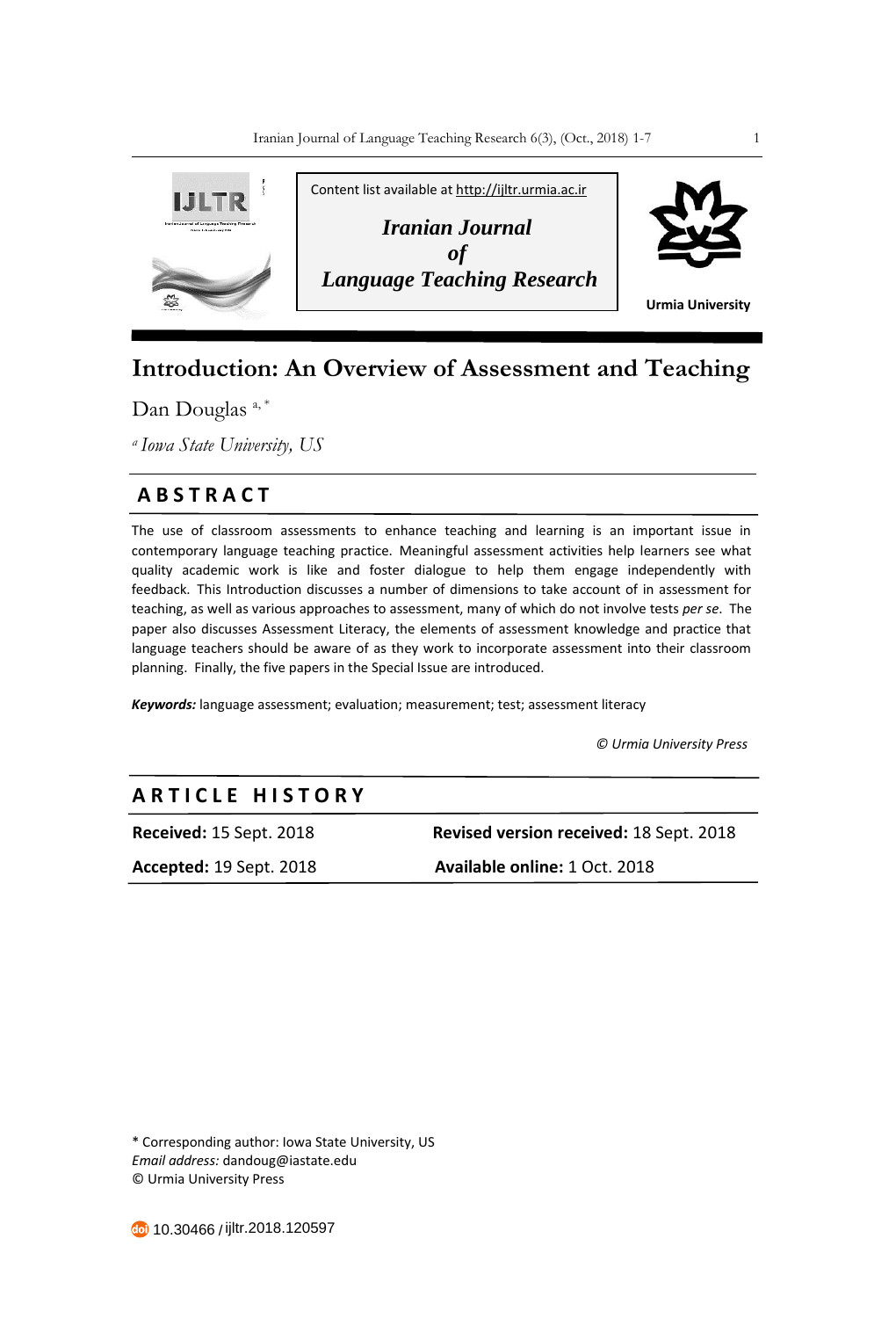This Special Issue of the *Iranian Journal of Language Teaching Research* is devoted to an important aspect of language teaching – assessment for teaching. This involves the use of various forms of assessment as input to enhance teaching and learning. An important focus of current thinking about classroom language assessment is that it can be directed at improving teaching and learning. Assessment for teaching is related to such concepts as *Assessment for Learning* (AfL), and as *Learning-Oriented Assessment* (LOA), and involves assessment with a primary focus on promoting productive student learning processes. It involves three inter-related components. First, productive assessment task design when students are assessed on meaningful tasks which require higher order learning outcomes. Second, activities which support students in developing understandings of what quality work looks like: going beyond rubrics and lists of criteria to explore quality academic performance. And third, approaches to feedback processes which focus less on telling and more on entering into different forms of dialogue about student work, so that students are primed to engage with and act on feedback messages.

#### **Preliminary considerations in classroom assessment**

Assessment for teaching assumes that the primary goal of assessment in classroom contexts is to further successful learning outcomes, whether this involves formal and planned or even informal and spontaneous assessments embedded in instruction. Turner and Purpura (2015) outlined seven distinct yet closely-related dimensions of classroom assessment which can potentially affect its outcome:

The Contextual Dimension: teacher characteristics, classroom culture, socio-political forces

- The Elicitation Dimension: planned and unplanned assessments, teachers' content knowledge and pedagogical content knowledge
- The Proficiency Dimension: the development of knowledge, skills, and abilities (KSAs) over time in classroom contexts, individual and group learning progressions with respect to specific domains
- The Learning Dimension: the inclusion of resources (e.g., dictionaries) and assistance (e.g., spell checks), self- and peer-assessment in unplanned classroom assessments, feedback and assistance in assessments
- The Instructional Dimension: the teacher's understanding of the target learning point and provides assistance in a way that can be understood
- The Interactional Dimension: the interactional nature of feedback and assistance in unplanned language assessment
- The Affective Dimension: learners' personal characteristics (e.g., self-perceptions, level of persistence), learner agency and engagement in scenario-based assessments

Classroom language teachers can refer to these dimensions as they plan their lessons and assessments for the term. The more dimensions teachers can take into account in their classroom activities, the more likely it will be that they will be able to assess their learners' progress, strengths, and weaknesses, and provide feedback which they and their students can use to enhance learning.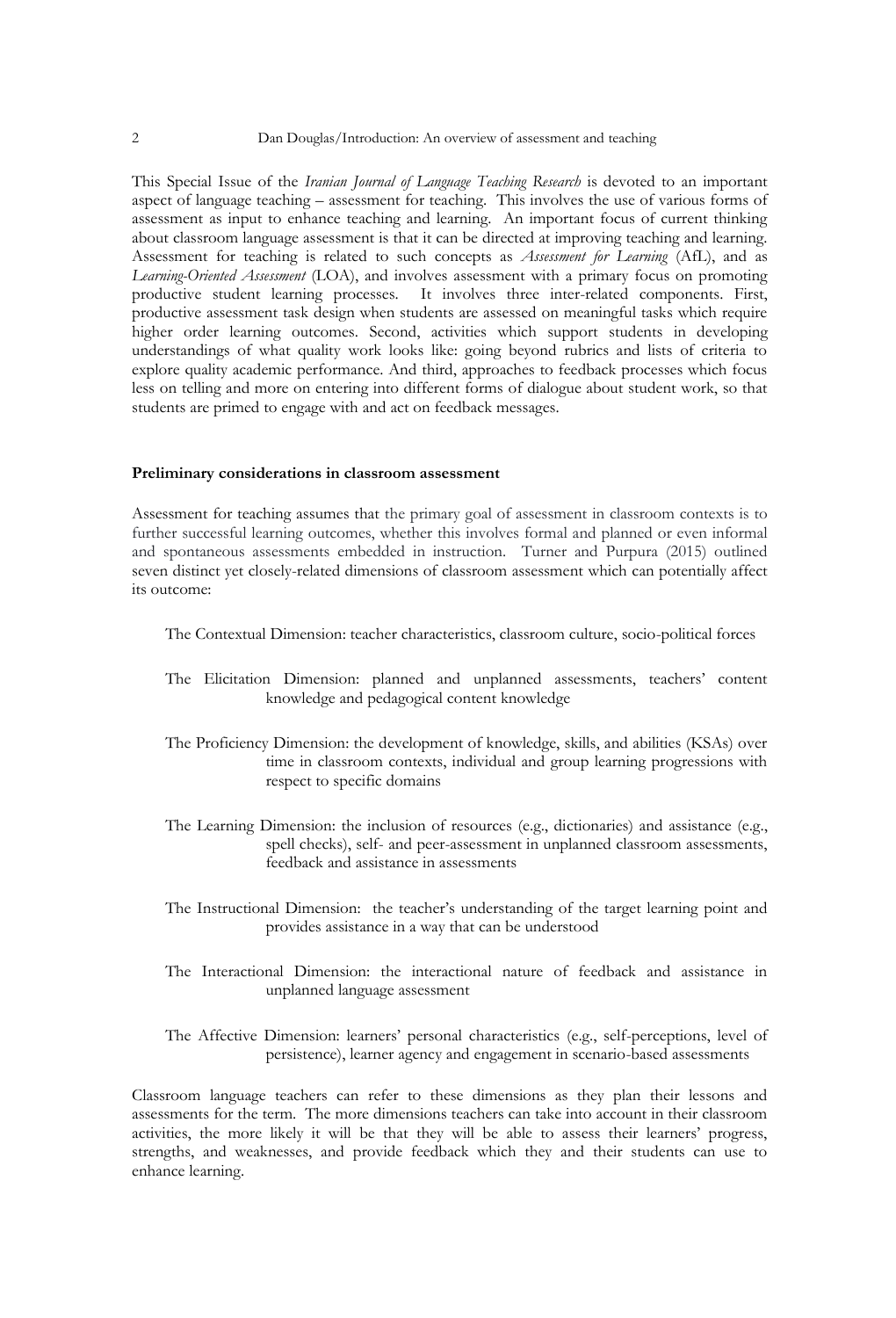It is important to remember that assessment for language teaching involves students representing a wide range of cognitive and social development, from primary school through university. Teachers planning classroom assessments must consider the level of development of the learners they are targeting. Based on work by Puckett and Black (2000), we expect that younger learners, 5 to 7 years of age, are still at a very basic level of language development. They are still developing a sense of how language works in communication, particularly in reading and writing, and are developing a basic vocabulary of personally important words. Learners in the 7- to 9-year range are beginning to understand and use language differently for different social and academic purposes. Their vocabulary is increasing rapidly with words appropriate to differing contexts, and they are beginning to self-correct errors. Learners are beginning to expand thinking more and more readily through language use, particularly through reading and writing, in the 9 to 11 age range. Their vocabulary is continuing to increase, they are becoming more skilled at selfcorrection, and they are expanding their reading skills to gather information from a variety of sources. Learners at ages above 11 are continuing to develop vocabulary, adjust language use to specific communicative purposes and audiences, and broaden their interests and academic specializations, and they are beginning to understand that people may interpret the same communication material in different ways. By the time learners are in university, they have pretty much matured in their cognitive and social development and our teaching and assessment programs can be tailored to their academic needs and interests without regard to levels of development, except in terms of their state of progress in the language being studied. The more that teachers can bear in mind the developmental level of their students when planning both instructional and assessment activities, the more appropriate classroom activities will be, and the more accurate assessments can be made.

#### **What is language assessment?**

In order to understand the concept of assessment, we need first to distinguish between three related notions: evaluation, measurement, and test. Good language teachers are constantly evaluating their students' learning and language use. After a few weeks into a term, most teachers can say something like "Dina's vocabulary is excellent for a learner in only her second year, but her grammar usage is a bit shaky, particularly in speaking. Her reading skills are the strongest aspect of her English, but she needs more work with writing." Evaluations like this are based on the teacher's observation of the learner in class activities, homework assignments submitted, and perhaps one-on-one conference interactions with the learner. Such evaluations are useful for monitoring each learner's progress in a fairly informal way. However, evaluations like this are based on observations at particular times and contexts, making it difficult to evaluate all of the learners in the same way, with equal opportunities to demonstrate their knowledge and skills. It is also difficult in this type of evaluation to hold all students to the same standard, making it problematic to compare learners' progress with one another. Finally, all teachers have their own idiosyncratic preferences, irritations, and even biases, thus making informal evaluation potentially unfair and limited.

One way around this issue is the concept of measurement: assigning a number on a scale or according to some rule to represent a quantity of some trait, such as language knowledge, or some level of performance, such as speaking. The simplest type of measurement is counting: there are 40 words in the previous sentence. In language assessment, we rank our students, based on their performance in class, on homework, and on assigned activities such as oral presentations. We assign letters (A, B, C, etc.) or numbers (90, 85, 73, etc.) to indicate levels of performance. However, such measurements can be criticized on grounds of fairness ("You gave the girls more credit for that homework than you did the boys!"), consistency ("Why did today's activity count for more than it did last week?"), and thoroughness ("You didn't take our work in Chapter Three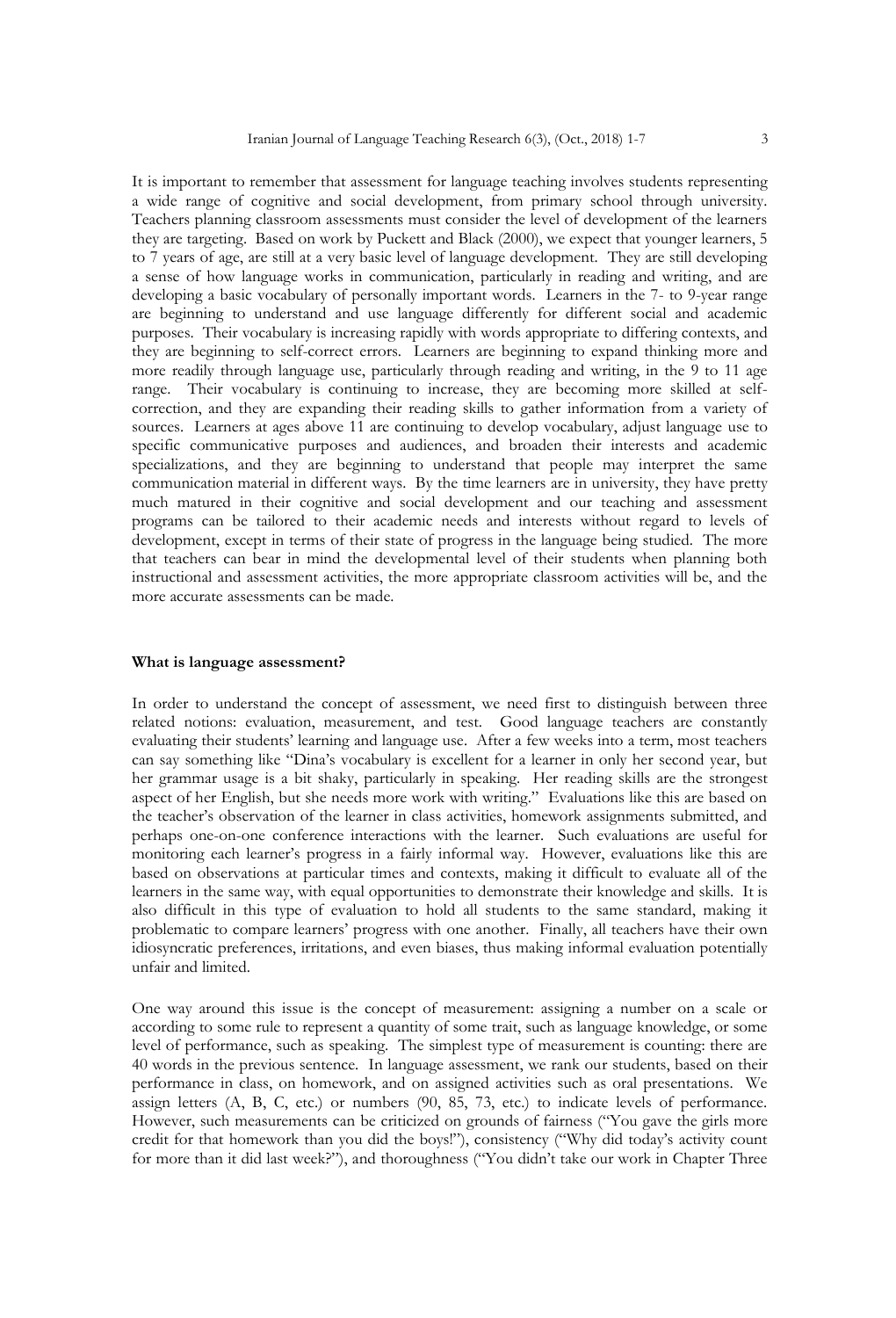into account when you gave us grades!"). It is criticisms like these that cause teachers and educational systems to turn to formal testing as a major form of assessment.

A language test is, simply put, a measuring device, in principle no different from a weighing scale or a ruler (Douglas, 2010). It is an instrument for measuring language knowledge, how much of a language someone possesses. A problem with this view is that language knowledge is very much an abstraction - we can't see it or handle it  $-$  so when we say we measure language knowledge, what we mean is that we ask test takers to perform language tasks and then we infer their level of knowledge based on how they perform. Language tests have the advantages of fairness – everyone has the same opportunities to show how well they can perform and their performances are rated using the same criteria; consistency – we can calculate the *reliability* of our tests so we know how much faith to put in the results, and we can revise tests to make them more accurate measures of language knowledge; thoroughness – tests are designed to assess relevant knowledge and skills that learners have been taught and that competent language users are known to possess.

As we will see in the articles that make up this special issue, language tests are pervasive in educational systems, not only for reasons discussed above – fairness, consistency, and thoroughness – but also owing to the desire for stakeholders outside the classroom – school administrators, parents, admissions officers, and prospective employers – to be assured that learners are progressing according to some generally accepted standard and have achieved generally accepted levels of competence for language use, and that learners across an educational system are being held to the same standard. Thus, while tests are not the only means by which teachers can assess language knowledge for learning, most school systems still emphasize tests and so we must make the two approaches complementary and mutually supportive. There are several alternatives in language assessment, some of which are discussed in this special issue. In addition to formal tests, such as multiple-choice, fill-in-the-blank, or essays, language knowledge can be assessed by the following techniques:

- *conference assessment*, in which learners meet with the teacher to discuss a particular piece of work or an assignment;
- *observational assessments*, where the instructor observes student performances and records, often with a checklist, aspects that are satisfactory or that require intervention;
- *portfolio assessments,* collections of learners' work that chart progress over time;
- *self- and peer-assessments*, in which learners evaluate their own work, or that of their fellow students, again, often with a checklist;
- *task-based* and *performance assessments*, where learners are given specific tasks to carry out in the target language and are rated on relevant aspects of the performance; and
- *dynamic assessment*, which combines assessment of what learners are able to do at the moment with an assessment of their potential for progressing in the future.

(Abrar-ul-Hassan & Douglas, In press)

All language assessments can be used for two fundamental purposes: formative and summative purposes. Formative assessments provide learners with information about their progress which they can use to guide their continuing learning and provide teachers with information which they can use to guide course development and lesson planning. Formative assessment is most usually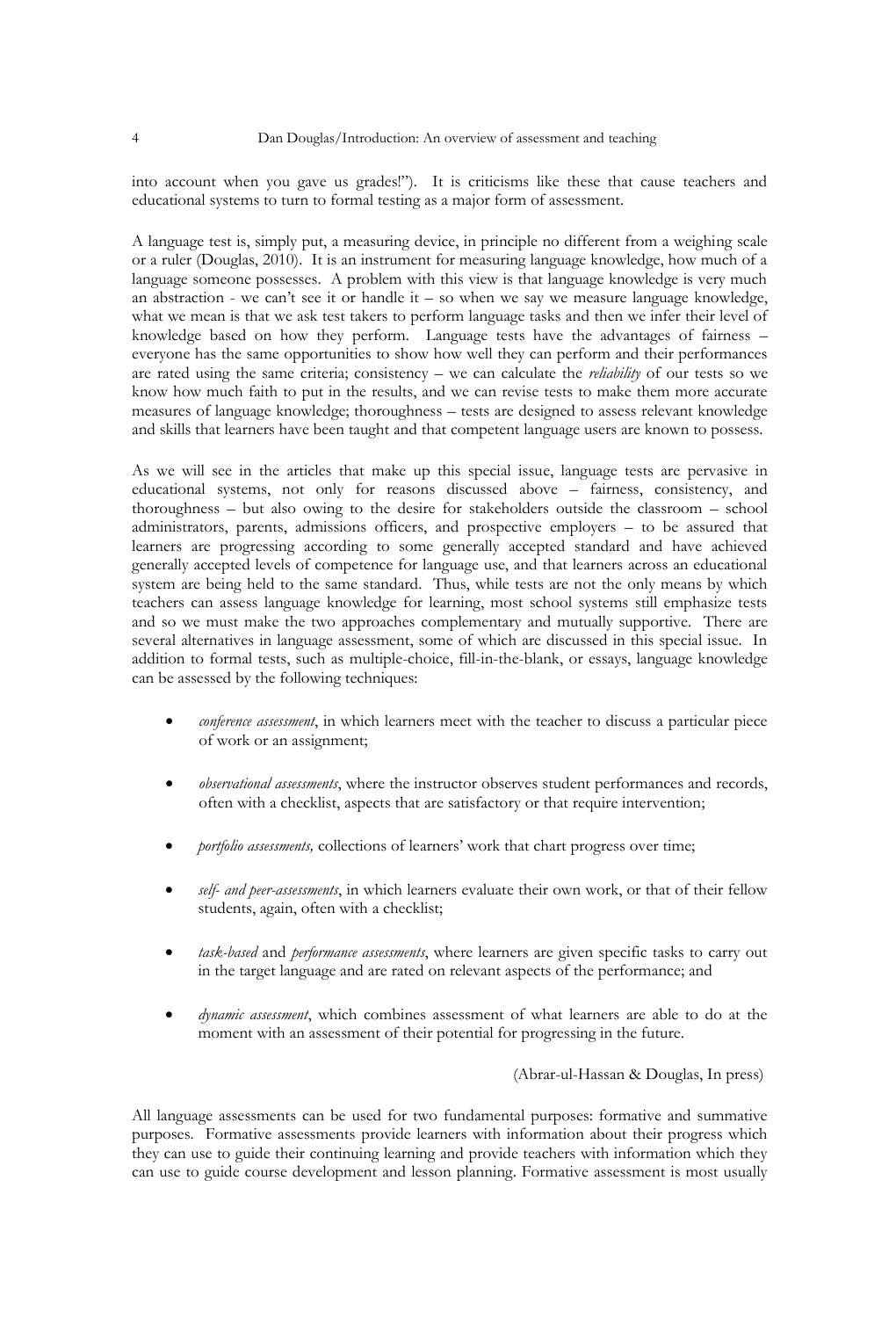associated with AfL. Summative assessment, on the other hand, is usually carried out at the end of a course of study to measure achievement and is generally associated with formal language tests. As noted above, in classroom language assessment it is important that we try to use summative test results in formative ways by giving learners useful feedback based on their test performance rather than simply providing scores.

### **Assessment literacy**

In order to achieve the advantages associated with AfL, however, classroom language teachers need to be well-versed in the use of language assessments in the classroom, or in other words be *assessment literate*. Assessment literacy, according to Stiggins (1995), is competence in how to assess and what to assess, entailing expertise in generating high quality measurements, full awareness of the potential confounding issues, and ability to be able to respond to potential pitfalls in assessment practice. More specifically, language assessment literacy (LAL) refers to the knowledge, skills and principles that stakeholders involved in assessment activities are required to master to perform language assessment tasks. The need for defining a literacy framework in language assessment has arisen following acknowledgment of teachers' assessment needs (Inbar-Lourie, 2017). There is a real question, however, about the level and type of knowledge classroom language teachers need to carry out their duties with respect to assessment, as indicated in a study by Malone (2013). On the one hand, professional language testers often assert that the knowledge teachers require involves technical testing issues and the theoretical underpinnings of assessment, including the concepts of reliability and validity, the components of communicative language ability, norm- and criterion-referencing, and so on. On the other hand, when asked what aspects of assessment literacy they thought were essential to their work, classroom teachers often focus on classroom assessment practice – the "how-to" aspects (Malone 2013). Clearly, both aspects are important. Fulcher (2012) argues that both measurement knowledge (the theoretical background) and assessment know-how (the "how-to") need to be integrated within a social perspective of the consequences of language assessment:

> The knowledge, skills and abilities required to design, develop, maintain or evaluate large-scale standardized and/or classroom based tests, familiarity with test processes, and awareness of principles and concepts that guide and underpin practice, including ethics and codes of practice. The ability to place knowledge, skills, processes, principles and concepts within wider historical, social, political and philosophical frameworks in order to understand why practices have arisen as they have, and to evaluate the role and impact of testing on society, institutions, and individuals. (p. 125)

This may be a tall order, but as Inbar-Lourie (2013) suggests, this may be an exciting time for classroom language assessment as assessment professionals and classroom teachers work together to create something new: "The diverse characteristics of this new language testers' community can be viewed as a means to facilitate a dialogue between testing professionals and practitioners on the language assessment literacy components they would find most useful" (p. 306).

In this Special Issue, we attempt to further the dialogue on what is essential for assessment for teaching with five articles representing different aspects of classroom assessment, but which all speak to the interaction between assessment and language teaching.

In the first article, Green overviews the development of assessment for learning (AfL), He discusses positive classroom practices associated with AfL that result in improved learner outcomes. He points out that successes are more likely to occur when both teachers and educational authorities are positive about AfL and work together to bring about improvements.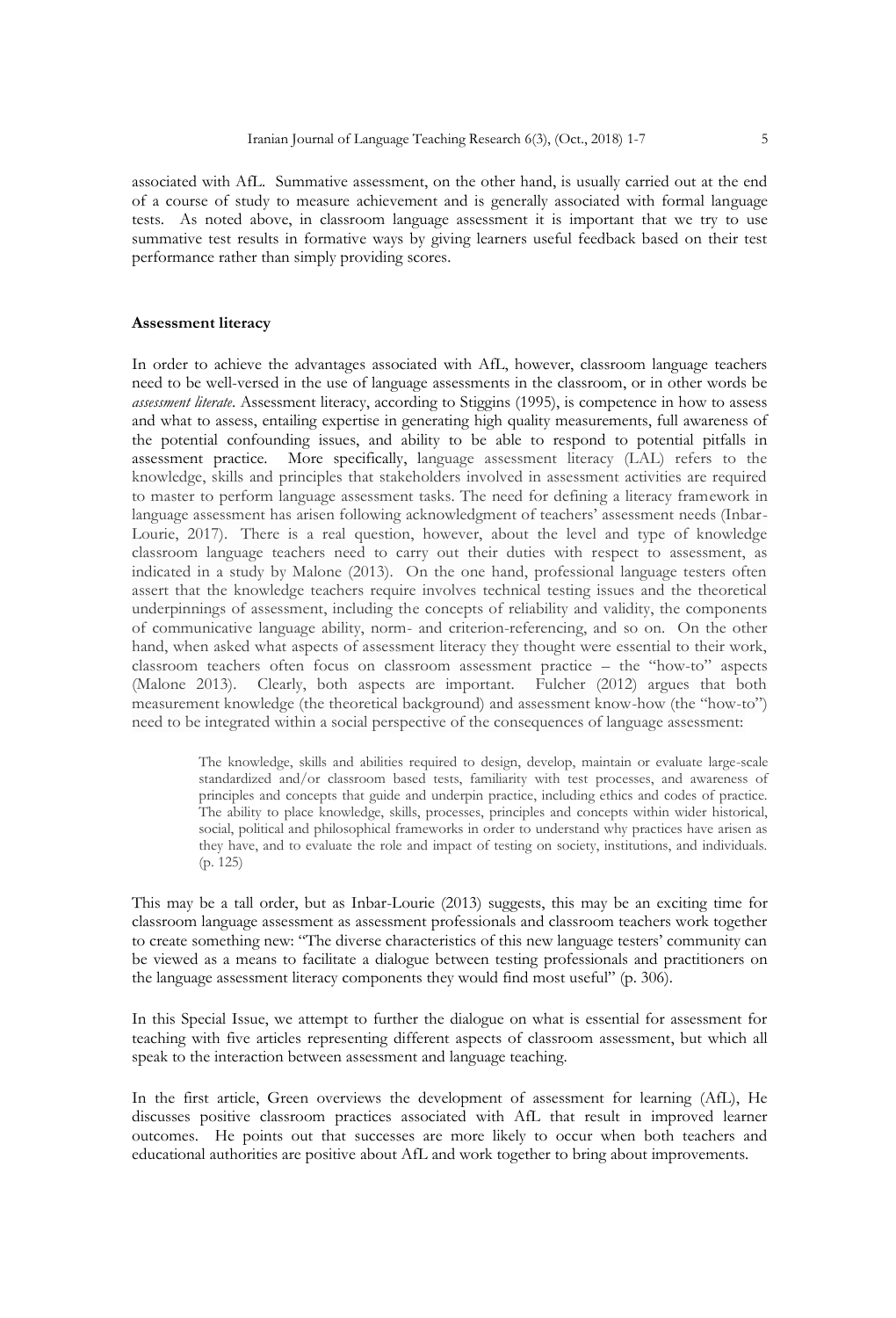In the second paper Lam introduces readers to assessment *as* learning (AaL) and argues that it is a useful variation of AfL, particularly in writing classrooms. He focuses on portfolio assessment and offers suggestions to help learners self-monitor their writing to improve independent learning. He points out possible stumbling blocks to the implementation of AaL and portfolio assessment, suggesting ways to ameliorate problems.

Ahmadi Safa and Beheshti explore group dynamic assessment (GDA) in the context of listening comprehension development. They argue that interactive and cooperative approaches to language development, as engendered in GDA, can enhance the accomplishment of pedagogical objectives. In a well-designed research study, they investigate whether interactive and interventionist GDA might have a significant effect on listening comprehension development, and whether there is any significant difference in their respective effectiveness in relation to nondynamic assessment practices.

Tajeddin, Alemi, and Yasaei, in the fourth article, examine classroom teachers' assessment practices and knowledge in the context of speaking performance. The findings of their semistructured interviews following data collection revealed the teachers' use of various assessment tasks as well as their knowledge of assessment criteria and their beliefs about the relative value of different assessment methods.

Finally, Farhady and Tavassoli report on the development of a test of language assessment knowledge for use among classroom teachers. Their study included a needs analysis by means of a questionnaire, comparing the topics identified in the questionnaire with those included in standard assessment textbooks. They then developed a scenario-based test with items focusing on six aspects of assessment knowledge: test types and functions, language test design stages, assessment characteristics, key terms and concepts, alternative assessment techniques, and the assessment of components of language knowledge and skills. Based on their research, they make suggestions for how assessment knowledge might be improved among classroom teachers, not only as a function of teacher training, but by engaging all stakeholders in dynamic teacher development.

It is hoped that the articles in this Special Issue will not only enlighten and educate readers on topics related to assessment for teaching, but will encourage the development of assessment principles and methods among stakeholders – teachers, learners, administrators, teacher educators – at all levels of the educational enterprise, fostering cooperation and dialogue as we work together for the benefit of the target of all our teaching efforts, the learners themselves.

### **References**

- Abrar-ul-Hassan, S. & Douglas, D. (In press). Assessment and the good language teacher. In C. Griffiths & Z. Tajeddin (Eds.), *Lessons from Good Language Teachers*. Cambridge: Cambridge University Press.
- Douglas, D. (2010). *Understanding Language Testing.* London: Routledge.
- Inbar-Lourie, O. (2017). Assessment Literacy. In E. Shohamy, L. Or, and S. May (Eds.), *Language Testing and Assessment* (pp. 257-270). New York: Springer.
- Inbar-Lourie, O. (2013). Guest editorial to the special issue on assessment literacy. *Language Testing, 30*(3): 302-307.